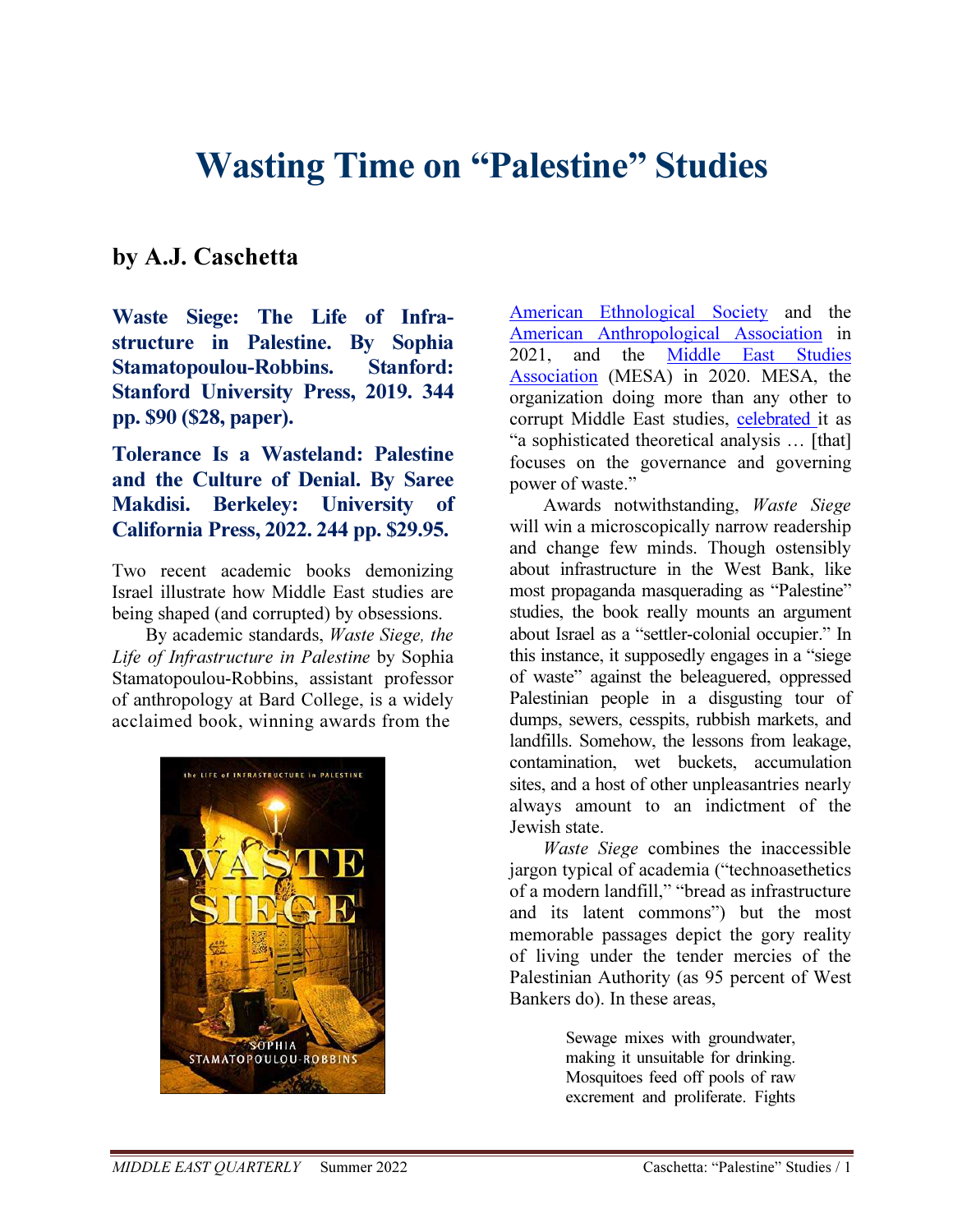break out among neighbors as one household channels its sewage too close to another.

If it all seems very medieval, that may not be coincidental. Waste Siege resembles a species of literary criticism that recently began when medievalists began to study feces, waste, and defecation as literary projects. In 2008, Susan Signe Morrison published Excrement in the Late Middle Ages: Sacred Filth and Chaucer's Fecopoetics; her fecopoetics neologism gave the genre a name, and her book became a hit with the fadobsessed literati. Stamatopoulou-Robbins's anti-Israel screed draws on this "fecopoetics" discourse to develop what she calls "an ethnography of waste."

Some irresponsible passages conflate rumor with scholarship as when the assistant professor writes that "the possibility is whispered that Israel is disposing of nuclear wastes in Shuqba," and the Palestinian Authority reported that "Israel had buried eighty tons of nuclear waste 328 yards from Nablus, and more in Hebron." This is gossip, not the kind of scholarship one might expect from Stanford University Press.

Rather than blame Israel for Palestinian filth, Stamatopoulou-Robbins might have explored what role decades of "resistance" and rejectionism have played. Her book steadfastly ignores the question of how billions of dollars in Western largesse were wasted on the fantasy of eradicating Israel. How many sewage treatment plants and water filtration systems could have been bought with the money actually spent on bombs and pay-toslay? A superior researcher might have traveled to Qatar and Turkey and asked that question of Palestinian "resistance" leaders amid the comfort of their very sanitary palaces.

Where Stamatopoulou-Robbins blames Israel for the Palestinian's waste problems, Makdisi, a professor of English and



comparative literature at the University of California, Los Angeles, argues in Tolerance Is a Wasteland that everything deemed Israeli is but an illusion. On page 1, he announces that Israel is

> a violent project of colonial dispossession and racial discrimination … repackaged into … the exact opposite: the embodiment of ecological regeneration, multicultural tolerance, and democratic idealism.

He portrays Israel as a "project of ethnic cleansing … transformed into one of familycentered tree planting."

Makdisi comes from anti-Israel royalty: his mother, Jean Said Makdisi, wrote a book hostile to the Jewish state. His uncle is none other than Edward Said. Like his mother and uncle, Makdisi adopts every cliché, exclaiming that Israel is "in a clinical (not merely rhetorical) sense, an apartheid state," deriding the rights of Israel's lesbian-gay-bitransgender communities as "pink-washing," and calling Gaza an "open-air prison."